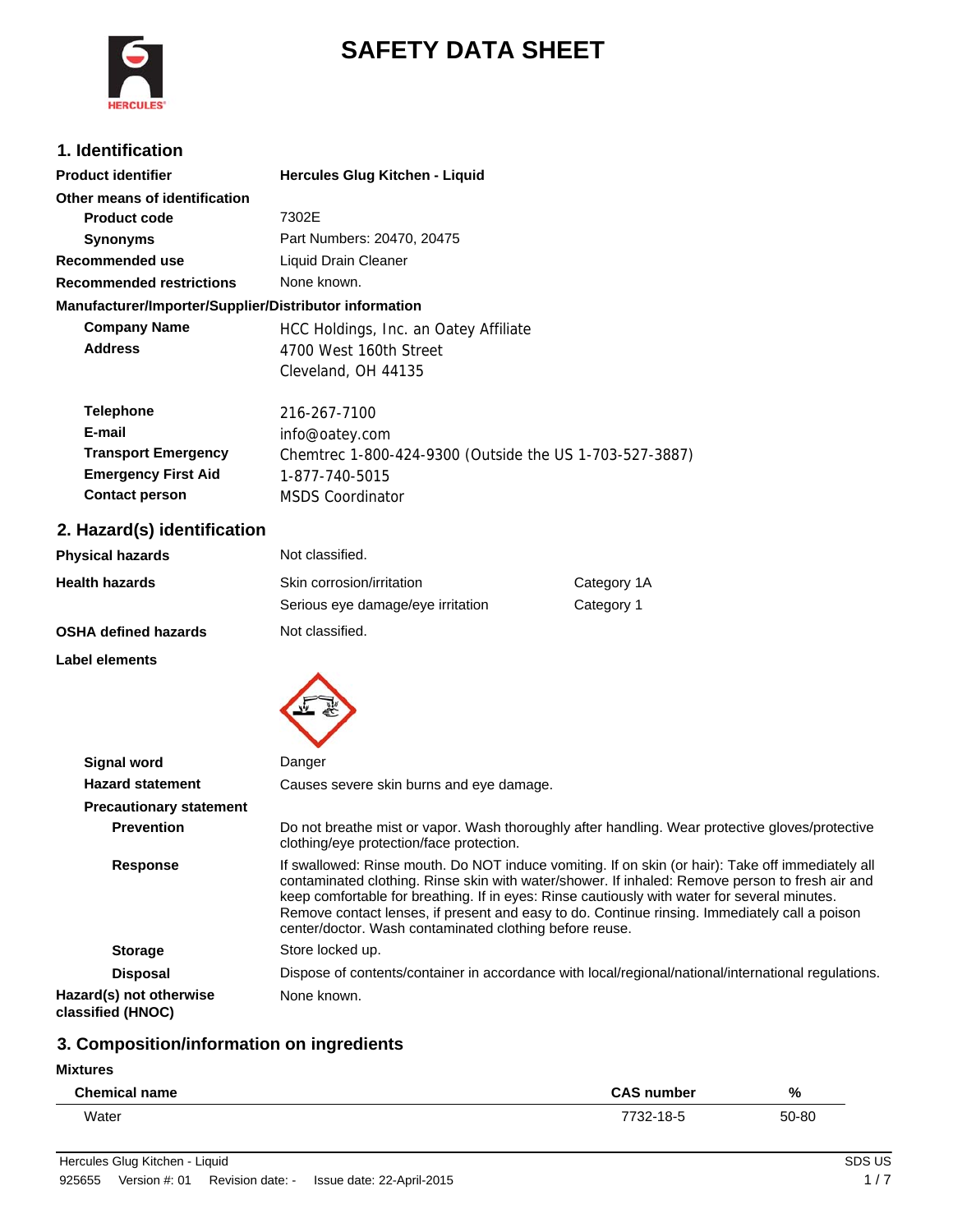| Sodium hydroxide                         | 1310-73-2 | $10 - 20$ |
|------------------------------------------|-----------|-----------|
| Potassium hydroxide                      | 1310-58-3 | 1-5       |
| Other components below reportable levels |           | 1.001     |

\*Designates that a specific chemical identity and/or percentage of composition has been withheld as a trade secret.

| 4. First-aid measures                                                        |                                                                                                                                                                                                                                                                                                                       |
|------------------------------------------------------------------------------|-----------------------------------------------------------------------------------------------------------------------------------------------------------------------------------------------------------------------------------------------------------------------------------------------------------------------|
| <b>Inhalation</b>                                                            | Move to fresh air. Call a physician if symptoms develop or persist.                                                                                                                                                                                                                                                   |
| <b>Skin contact</b>                                                          | Take off immediately all contaminated clothing. Rinse skin with water/shower. Call a physician or<br>poison control center immediately. Chemical burns must be treated by a physician. Wash<br>contaminated clothing before reuse.                                                                                    |
| Eye contact                                                                  | Immediately flush eyes with plenty of water for at least 15 minutes. Remove contact lenses, if<br>present and easy to do. Continue rinsing. Call a physician or poison control center immediately.                                                                                                                    |
| Ingestion                                                                    | Call a physician or poison control center immediately. Rinse mouth. Do not induce vomiting. If<br>vomiting occurs, keep head low so that stomach content doesn't get into the lungs.                                                                                                                                  |
| <b>Most important</b><br>symptoms/effects, acute and<br>delayed              | Burning pain and severe corrosive skin damage. Causes serious eye damage. Symptoms may<br>include stinging, tearing, redness, swelling, and blurred vision. Permanent eye damage including<br>blindness could result.                                                                                                 |
| Indication of immediate<br>medical attention and special<br>treatment needed | Provide general supportive measures and treat symptomatically. Chemical burns: Flush with water<br>immediately. While flushing, remove clothes which do not adhere to affected area. Call an<br>ambulance. Continue flushing during transport to hospital. Keep victim under observation.<br>Symptoms may be delayed. |
| <b>General information</b>                                                   | Ensure that medical personnel are aware of the material(s) involved, and take precautions to<br>protect themselves.                                                                                                                                                                                                   |
| 5. Fire-fighting measures                                                    |                                                                                                                                                                                                                                                                                                                       |
| Suitable extinguishing media                                                 | Water fog. Foam. Dry chemical powder. Carbon dioxide (CO2).                                                                                                                                                                                                                                                           |
| Unsuitable extinguishing<br>media                                            | Do not use water jet as an extinguisher, as this will spread the fire.                                                                                                                                                                                                                                                |
| Specific hazards arising from<br>the chemical                                | During fire, gases hazardous to health may be formed.                                                                                                                                                                                                                                                                 |
| Special protective equipment<br>and precautions for firefighters             | Self-contained breathing apparatus and full protective clothing must be worn in case of fire.                                                                                                                                                                                                                         |
| <b>Fire fighting</b><br>equipment/instructions                               | Move containers from fire area if you can do so without risk.                                                                                                                                                                                                                                                         |

**Specific methods** Use standard firefighting procedures and consider the hazards of other involved materials. General fire hazards **No unusual fire or explosion hazards noted.** 

#### **6. Accidental release measures**

| <b>Personal precautions,</b><br>protective equipment and<br>emergency procedures | Keep unnecessary personnel away. Keep people away from and upwind of spill/leak. Wear<br>appropriate protective equipment and clothing during clean-up. Do not breathe mist or vapor. Do<br>not touch damaged containers or spilled material unless wearing appropriate protective clothing.<br>Ensure adequate ventilation. Local authorities should be advised if significant spillages cannot be<br>contained. For personal protection, see section 8 of the SDS. |
|----------------------------------------------------------------------------------|----------------------------------------------------------------------------------------------------------------------------------------------------------------------------------------------------------------------------------------------------------------------------------------------------------------------------------------------------------------------------------------------------------------------------------------------------------------------|
| Methods and materials for<br>containment and cleaning up                         | Large Spills: Stop the flow of material, if this is without risk. Dike the spilled material, where this is<br>possible. Cover with plastic sheet to prevent spreading. Absorb in vermiculite, dry sand or earth<br>and place into containers. Following product recovery, flush area with water.                                                                                                                                                                     |
|                                                                                  | Small Spills: Wipe up with absorbent material (e.g. cloth, fleece). Clean surface thoroughly to<br>remove residual contamination.                                                                                                                                                                                                                                                                                                                                    |
| <b>Environmental precautions</b>                                                 | Never return spills to original containers for re-use. For waste disposal, see section 13 of the SDS.<br>Avoid discharge into drains, water courses or onto the ground.                                                                                                                                                                                                                                                                                              |
| 7. Handling and storage                                                          |                                                                                                                                                                                                                                                                                                                                                                                                                                                                      |
| <b>Precautions for safe handling</b>                                             | Do not breathe mist or vapor. Do not get in eyes, on skin, or on clothing. Avoid prolonged<br>exposure. Provide adequate ventilation. Wear appropriate personal protective equipment. Observe<br>good industrial hygiene practices.                                                                                                                                                                                                                                  |

Store locked up. Store in original tightly closed container. Store away from incompatible materials (see Section 10 of the SDS). **Conditions for safe storage, including any incompatibilities**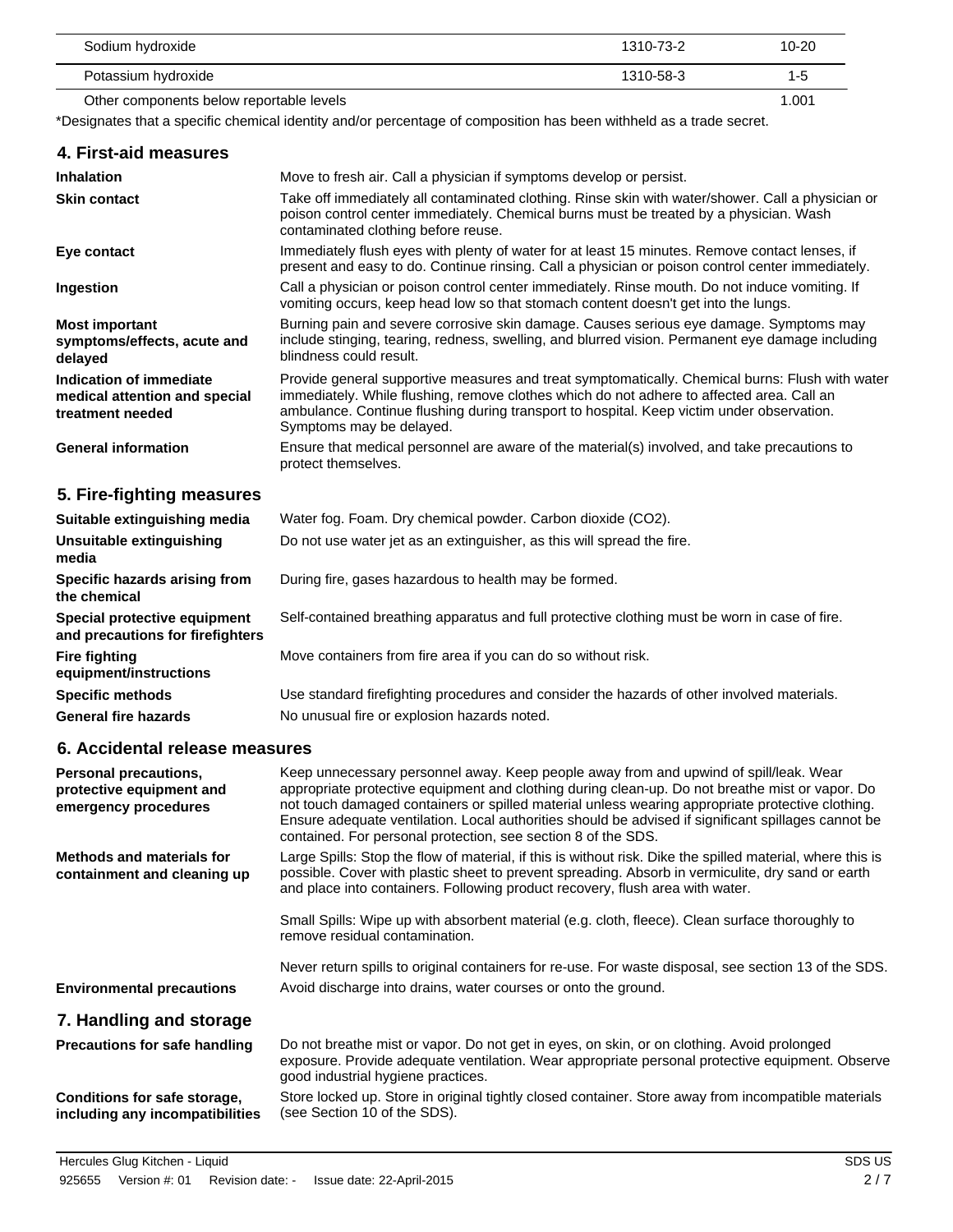### **8. Exposure controls/personal protection**

#### **Occupational exposure limits**

**US. OSHA Table Z-1 Limits for Air Contaminants (29 CFR 1910.1000)**

| <b>Components</b>                           | <b>Type</b>                                                                                                                                                                                                                                                                                                                                                                                                                                                                                      | Value        |  |
|---------------------------------------------|--------------------------------------------------------------------------------------------------------------------------------------------------------------------------------------------------------------------------------------------------------------------------------------------------------------------------------------------------------------------------------------------------------------------------------------------------------------------------------------------------|--------------|--|
| Sodium hydroxide (CAS<br>1310-73-2)         | PEL                                                                                                                                                                                                                                                                                                                                                                                                                                                                                              | $2$ mg/m $3$ |  |
| <b>US. ACGIH Threshold Limit Values</b>     |                                                                                                                                                                                                                                                                                                                                                                                                                                                                                                  |              |  |
| <b>Components</b>                           | <b>Type</b>                                                                                                                                                                                                                                                                                                                                                                                                                                                                                      | Value        |  |
| Potassium hydroxide (CAS<br>1310-58-3)      | Ceiling                                                                                                                                                                                                                                                                                                                                                                                                                                                                                          | $2$ mg/m $3$ |  |
| Sodium hydroxide (CAS<br>1310-73-2)         | Ceiling                                                                                                                                                                                                                                                                                                                                                                                                                                                                                          | $2$ mg/m $3$ |  |
| US. NIOSH: Pocket Guide to Chemical Hazards |                                                                                                                                                                                                                                                                                                                                                                                                                                                                                                  |              |  |
| <b>Components</b>                           | <b>Type</b>                                                                                                                                                                                                                                                                                                                                                                                                                                                                                      | Value        |  |
| Potassium hydroxide (CAS<br>1310-58-3)      | <b>TWA</b>                                                                                                                                                                                                                                                                                                                                                                                                                                                                                       | $2$ mg/m $3$ |  |
| Sodium hydroxide (CAS<br>1310-73-2)         | Ceiling                                                                                                                                                                                                                                                                                                                                                                                                                                                                                          | $2$ mg/m $3$ |  |
| <b>Biological limit values</b>              | No biological exposure limits noted for the ingredient(s).                                                                                                                                                                                                                                                                                                                                                                                                                                       |              |  |
| Appropriate engineering<br>controls         | Good general ventilation (typically 10 air changes per hour) should be used. Ventilation rates<br>should be matched to conditions. If applicable, use process enclosures, local exhaust ventilation,<br>or other engineering controls to maintain airborne levels below recommended exposure limits. If<br>exposure limits have not been established, maintain airborne levels to an acceptable level. Eye<br>wash facilities and emergency shower must be available when handling this product. |              |  |
|                                             | Individual protection measures, such as personal protective equipment                                                                                                                                                                                                                                                                                                                                                                                                                            |              |  |
| <b>Eye/face protection</b>                  | Wear safety glasses with side shields (or goggles) and a face shield.                                                                                                                                                                                                                                                                                                                                                                                                                            |              |  |
| <b>Skin protection</b>                      |                                                                                                                                                                                                                                                                                                                                                                                                                                                                                                  |              |  |
| <b>Hand protection</b>                      | Wear appropriate chemical resistant gloves.                                                                                                                                                                                                                                                                                                                                                                                                                                                      |              |  |
| Other                                       | Wear appropriate chemical resistant clothing.                                                                                                                                                                                                                                                                                                                                                                                                                                                    |              |  |
| <b>Respiratory protection</b>               | In case of insufficient ventilation, wear suitable respiratory equipment.                                                                                                                                                                                                                                                                                                                                                                                                                        |              |  |
| <b>Thermal hazards</b>                      | Wear appropriate thermal protective clothing, when necessary.                                                                                                                                                                                                                                                                                                                                                                                                                                    |              |  |
| <b>General hygiene</b><br>considerations    | Always observe good personal hygiene measures, such as washing after handling the material<br>and before eating, drinking, and/or smoking. Routinely wash work clothing and protective<br>equipment to remove contaminants.                                                                                                                                                                                                                                                                      |              |  |

# **9. Physical and chemical properties**

| Appearance                                   |                         |  |
|----------------------------------------------|-------------------------|--|
| <b>Physical state</b>                        | Liquid.                 |  |
| Form                                         | Liquid.                 |  |
| Color                                        | Clear.                  |  |
| Odor                                         | None.                   |  |
| Odor threshold                               | Not available.          |  |
| рH                                           | 13                      |  |
| Melting point/freezing point                 | Not available.          |  |
| Initial boiling point and boiling<br>range   | 212 °F (100 °C)         |  |
| Flash point                                  | > 212.0 °F (> 100.0 °C) |  |
| <b>Evaporation rate</b>                      | Not available.          |  |
| Flammability (solid, gas)                    | Not applicable.         |  |
| Upper/lower flammability or explosive limits |                         |  |
| <b>Flammability limit - lower</b><br>$(\% )$ | Not available.          |  |
| <b>Flammability limit - upper</b><br>(%)     | Not available.          |  |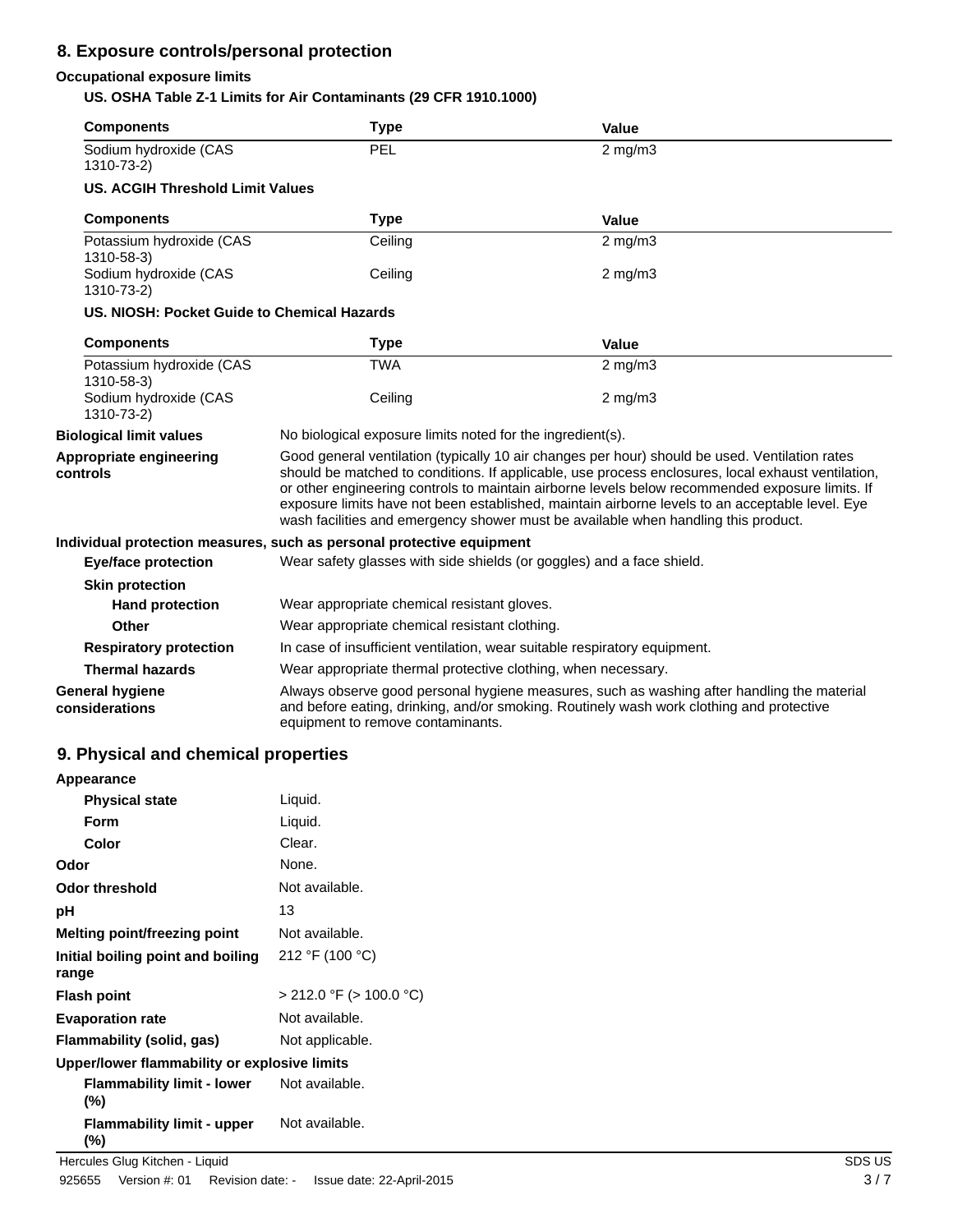| Explosive limit - lower (%)                       | Not available.                                                                    |
|---------------------------------------------------|-----------------------------------------------------------------------------------|
| Explosive limit - upper (%)                       | Not available.                                                                    |
| Vapor pressure                                    | Not available.                                                                    |
| Vapor density                                     | Not available.                                                                    |
| <b>Relative density</b>                           | 1.175                                                                             |
| Solubility(ies)                                   |                                                                                   |
| Solubility (water)                                | Not available.                                                                    |
| <b>Partition coefficient</b><br>(n-octanol/water) | Not available.                                                                    |
| <b>Auto-ignition temperature</b>                  | Not available.                                                                    |
| <b>Decomposition temperature</b>                  | Not available.                                                                    |
| <b>Viscosity</b>                                  | 10cP                                                                              |
| <b>Other information</b>                          |                                                                                   |
| VOC (Weight %)                                    | $0$ g/l                                                                           |
| 10. Stability and reactivity                      |                                                                                   |
| <b>Reactivity</b>                                 | Reacts violently with strong acids. This product may react with oxidizing agents. |
| <b>Chemical stability</b>                         | Material is stable under normal conditions.                                       |
| Possibility of hazardous<br>reactions             | No dangerous reaction known under conditions of normal use.                       |

| <b>Conditions to avoid</b>                 | Do not mix with other chemicals. Contact with incompatible materials. |
|--------------------------------------------|-----------------------------------------------------------------------|
| Incompatible materials                     | Strong acids. Acids. Oxidizing agents. Maleic anhydride.              |
| <b>Hazardous decomposition</b><br>products | No hazardous decomposition products are known.                        |

# **11. Toxicological information**

#### **Information on likely routes of exposure**

| May cause irritation to the respiratory system. Prolonged inhalation may be harmful.<br><b>Inhalation</b> |                                                                                                                                                                                                                       |
|-----------------------------------------------------------------------------------------------------------|-----------------------------------------------------------------------------------------------------------------------------------------------------------------------------------------------------------------------|
| <b>Skin contact</b>                                                                                       | Causes severe skin burns.                                                                                                                                                                                             |
| Eye contact                                                                                               | Causes serious eye damage.                                                                                                                                                                                            |
| Ingestion                                                                                                 | Causes digestive tract burns.                                                                                                                                                                                         |
| Symptoms related to the<br>physical, chemical and<br>toxicological characteristics                        | Burning pain and severe corrosive skin damage. Causes serious eye damage. Symptoms may<br>include stinging, tearing, redness, swelling, and blurred vision. Permanent eye damage including<br>blindness could result. |

#### **Information on toxicological effects**

| <b>Acute toxicity</b>                |                                                                                                                     |                     |
|--------------------------------------|---------------------------------------------------------------------------------------------------------------------|---------------------|
| <b>Components</b>                    | <b>Species</b>                                                                                                      | <b>Test Results</b> |
| Potassium hydroxide (CAS 1310-58-3)  |                                                                                                                     |                     |
| Acute                                |                                                                                                                     |                     |
| Oral                                 |                                                                                                                     |                     |
| LD50                                 | Rat                                                                                                                 | $273 \text{ mg/kg}$ |
|                                      | * Estimates for product may be based on additional component data not shown.                                        |                     |
| <b>Skin corrosion/irritation</b>     | Causes severe skin burns and eye damage.                                                                            |                     |
| Serious eye damage/eye<br>irritation | Causes serious eye damage.                                                                                          |                     |
| Respiratory or skin sensitization    |                                                                                                                     |                     |
| <b>Respiratory sensitization</b>     | Not a respiratory sensitizer.                                                                                       |                     |
| <b>Skin sensitization</b>            | This product is not expected to cause skin sensitization.                                                           |                     |
| <b>Germ cell mutagenicity</b>        | No data available to indicate product or any components present at greater than 0.1% are<br>mutagenic or genotoxic. |                     |
| Carcinogenicity                      | This product is not considered to be a carcinogen by IARC, ACGIH, NTP, or OSHA.                                     |                     |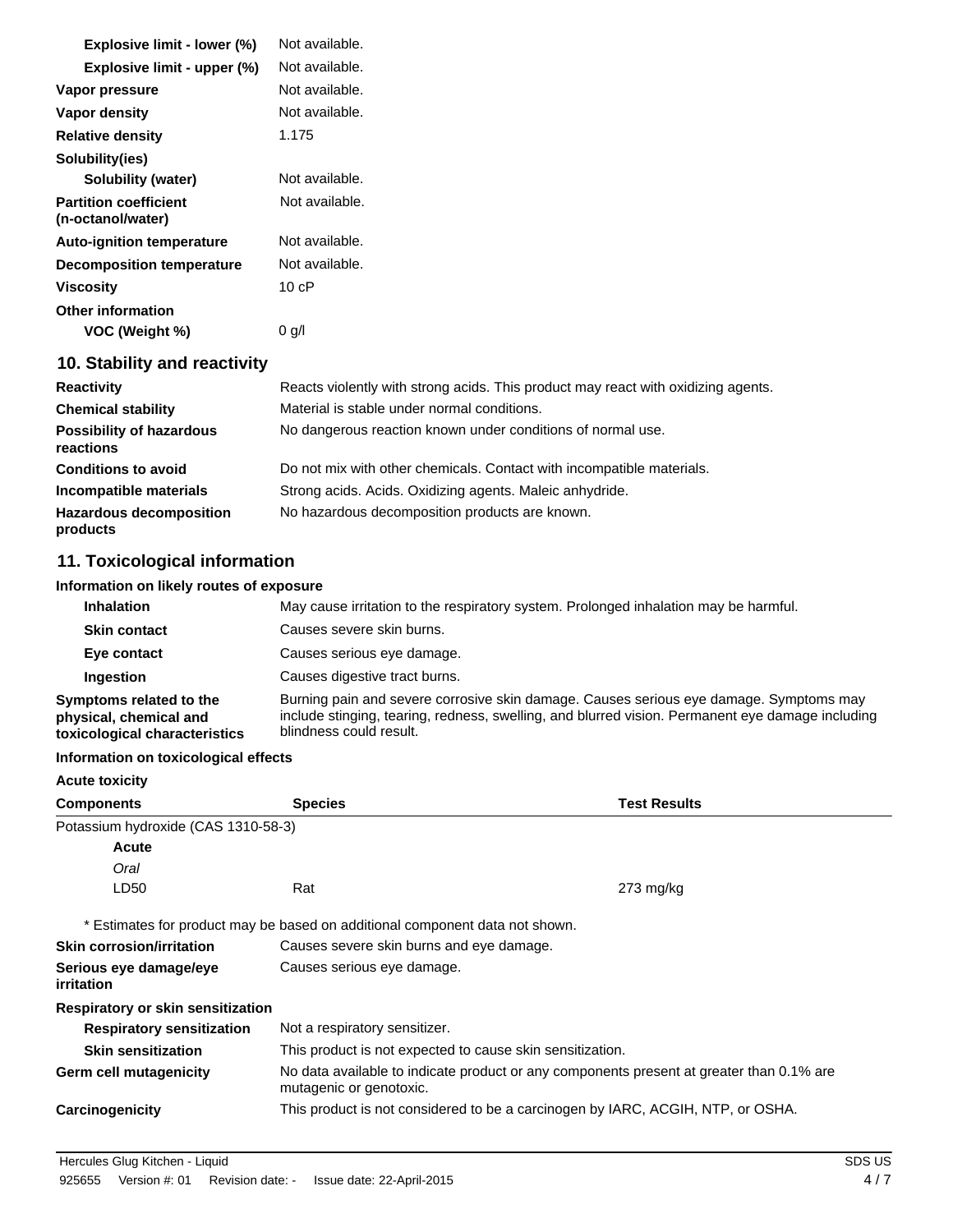#### **OSHA Specifically Regulated Substances (29 CFR 1910.1001-1050)**

| Not listed. |
|-------------|
|             |

| <b>Reproductive toxicity</b>                          | This product is not expected to cause reproductive or developmental effects. |
|-------------------------------------------------------|------------------------------------------------------------------------------|
| Specific target organ toxicity -<br>single exposure   | Not classified.                                                              |
| Specific target organ toxicity -<br>repeated exposure | Not classified.                                                              |
| <b>Aspiration hazard</b>                              | Not an aspiration hazard.                                                    |
| <b>Chronic effects</b>                                | Prolonged inhalation may be harmful.                                         |

# **12. Ecological information**

| <b>Ecotoxicity</b>               | The product is not classified as environmentally hazardous. However, this does not exclude the<br>possibility that large or frequent spills can have a harmful or damaging effect on the environment. |
|----------------------------------|-------------------------------------------------------------------------------------------------------------------------------------------------------------------------------------------------------|
| Persistence and degradability    | No data is available on the degradability of this product.                                                                                                                                            |
| <b>Bioaccumulative potential</b> | No data available.                                                                                                                                                                                    |
| Mobility in soil                 | No data available.                                                                                                                                                                                    |
| Other adverse effects            | No other adverse environmental effects (e.g. ozone depletion, photochemical ozone creation<br>potential, endocrine disruption, global warming potential) are expected from this component.            |

#### **13. Disposal considerations**

| <b>Disposal instructions</b>             | Collect and reclaim or dispose in sealed containers at licensed waste disposal site. Dispose of<br>contents/container in accordance with local/regional/national/international regulations.                            |
|------------------------------------------|------------------------------------------------------------------------------------------------------------------------------------------------------------------------------------------------------------------------|
| Local disposal regulations               | Dispose in accordance with all applicable regulations.                                                                                                                                                                 |
| Hazardous waste code                     | The waste code should be assigned in discussion between the user, the producer and the waste<br>disposal company.                                                                                                      |
| Waste from residues / unused<br>products | Dispose of in accordance with local regulations. Empty containers or liners may retain some<br>product residues. This material and its container must be disposed of in a safe manner (see:<br>Disposal instructions). |
| Contaminated packaging                   | Empty containers should be taken to an approved waste handling site for recycling or disposal.<br>Since emptied containers may retain product residue, follow label warnings even after container is<br>emptied.       |

# **14. Transport information**

| <b>DOT</b>  |                                   |                                                                                                                      |
|-------------|-----------------------------------|----------------------------------------------------------------------------------------------------------------------|
|             | <b>UN number</b>                  | <b>UN3266</b>                                                                                                        |
|             | UN proper shipping name           | Corrosive liquid, basic, inorganic, n.o.s. (Sodium hydroxide RQ = 5263 LBS, Potassium hydroxide<br>$RQ = 20000$ LBS) |
|             | Transport hazard class(es)        |                                                                                                                      |
|             | <b>Class</b>                      | 8                                                                                                                    |
|             | <b>Subsidiary risk</b>            |                                                                                                                      |
|             | Label(s)                          | 8                                                                                                                    |
|             | <b>Packing group</b>              | $\mathsf{II}$                                                                                                        |
|             |                                   | Special precautions for user Read safety instructions, SDS and emergency procedures before handling.                 |
|             | <b>Special provisions</b>         | B2, IB2, T11, TP2, TP27                                                                                              |
|             | <b>Packaging exceptions</b>       | 154                                                                                                                  |
|             | Packaging non bulk                | 202                                                                                                                  |
|             | Packaging bulk                    | 242                                                                                                                  |
| <b>IATA</b> |                                   |                                                                                                                      |
|             | <b>UN number</b>                  | <b>UN3266</b>                                                                                                        |
|             | UN proper shipping name           | Corrosive liquid, basic, inorganic, n.o.s. (Sodium hydroxide, Potassium hydroxide)                                   |
|             | <b>Transport hazard class(es)</b> |                                                                                                                      |
|             | <b>Class</b>                      | 8                                                                                                                    |
|             | <b>Subsidiary risk</b>            |                                                                                                                      |
|             | Packing group                     | $\mathbf{H}$                                                                                                         |
|             | <b>Environmental hazards</b>      | No.                                                                                                                  |
|             | <b>ERG Code</b>                   | 8L                                                                                                                   |
|             |                                   | Special precautions for user Read safety instructions, SDS and emergency procedures before handling.                 |
| <b>IMDG</b> |                                   |                                                                                                                      |
|             | UN number                         | <b>UN3266</b>                                                                                                        |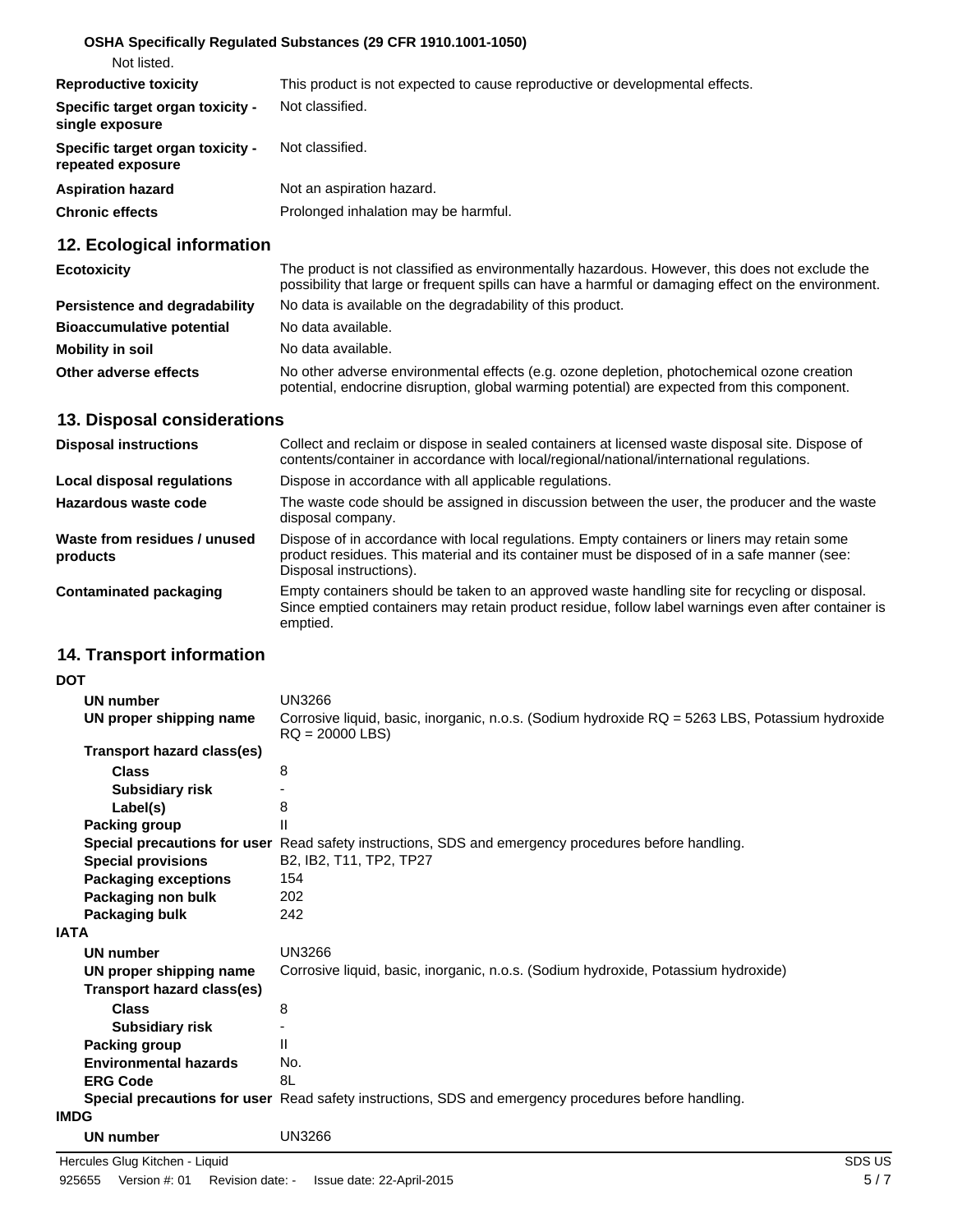| UN proper shipping name<br><b>Transport hazard class(es)</b>                                           | Corrosive liquid, basic, inorganic, n.o.s. (Sodium hydroxide, Potassium hydroxide)                                  |  |
|--------------------------------------------------------------------------------------------------------|---------------------------------------------------------------------------------------------------------------------|--|
| <b>Class</b>                                                                                           | 8                                                                                                                   |  |
| <b>Subsidiary risk</b><br><b>Packing group</b>                                                         | $\overline{a}$<br>$\mathbf{H}$                                                                                      |  |
| <b>Environmental hazards</b>                                                                           |                                                                                                                     |  |
| <b>Marine pollutant</b>                                                                                | No.                                                                                                                 |  |
| <b>EmS</b>                                                                                             | $F-A, S-B$                                                                                                          |  |
|                                                                                                        | Special precautions for user Read safety instructions, SDS and emergency procedures before handling.                |  |
| Transport in bulk according to<br>Annex II of MARPOL 73/78 and<br>the IBC Code                         | Not established.                                                                                                    |  |
| 15. Regulatory information                                                                             |                                                                                                                     |  |
| <b>US federal regulations</b>                                                                          | This product is a "Hazardous Chemical" as defined by the OSHA Hazard Communication<br>Standard, 29 CFR 1910.1200.   |  |
|                                                                                                        | TSCA Section 12(b) Export Notification (40 CFR 707, Subpt. D)                                                       |  |
| Not regulated.<br>Not listed.                                                                          | OSHA Specifically Regulated Substances (29 CFR 1910.1001-1050)                                                      |  |
| <b>CERCLA Hazardous Substance List (40 CFR 302.4)</b>                                                  |                                                                                                                     |  |
| Potassium hydroxide (CAS 1310-58-3)<br>Sodium hydroxide (CAS 1310-73-2)                                | <b>LISTED</b><br><b>LISTED</b>                                                                                      |  |
|                                                                                                        | Superfund Amendments and Reauthorization Act of 1986 (SARA)                                                         |  |
| <b>Hazard categories</b>                                                                               | Immediate Hazard - Yes<br>Delayed Hazard - No<br>Fire Hazard - No<br>Pressure Hazard - No<br>Reactivity Hazard - No |  |
| <b>SARA 302 Extremely hazardous substance</b><br>Not listed.                                           |                                                                                                                     |  |
| SARA 311/312 Hazardous<br>chemical                                                                     | No                                                                                                                  |  |
| SARA 313 (TRI reporting)<br>Not regulated.                                                             |                                                                                                                     |  |
| Other federal regulations                                                                              |                                                                                                                     |  |
| Not regulated.                                                                                         | Clean Air Act (CAA) Section 112 Hazardous Air Pollutants (HAPs) List                                                |  |
|                                                                                                        | Clean Air Act (CAA) Section 112(r) Accidental Release Prevention (40 CFR 68.130)                                    |  |
| Not regulated.<br><b>Safe Drinking Water Act</b><br>(SDWA)                                             | Not regulated.                                                                                                      |  |
| <b>US state regulations</b>                                                                            |                                                                                                                     |  |
| US. Massachusetts RTK - Substance List                                                                 |                                                                                                                     |  |
| Potassium hydroxide (CAS 1310-58-3)                                                                    |                                                                                                                     |  |
| Sodium hydroxide (CAS 1310-73-2)                                                                       | US. New Jersey Worker and Community Right-to-Know Act                                                               |  |
| Potassium hydroxide (CAS 1310-58-3)<br>Sodium hydroxide (CAS 1310-73-2)                                |                                                                                                                     |  |
|                                                                                                        | US. Pennsylvania Worker and Community Right-to-Know Law                                                             |  |
| Potassium hydroxide (CAS 1310-58-3)<br>Sodium hydroxide (CAS 1310-73-2)<br><b>US. Rhode Island RTK</b> |                                                                                                                     |  |
| Potassium hydroxide (CAS 1310-58-3)                                                                    |                                                                                                                     |  |
| Sodium hydroxide (CAS 1310-73-2)                                                                       |                                                                                                                     |  |